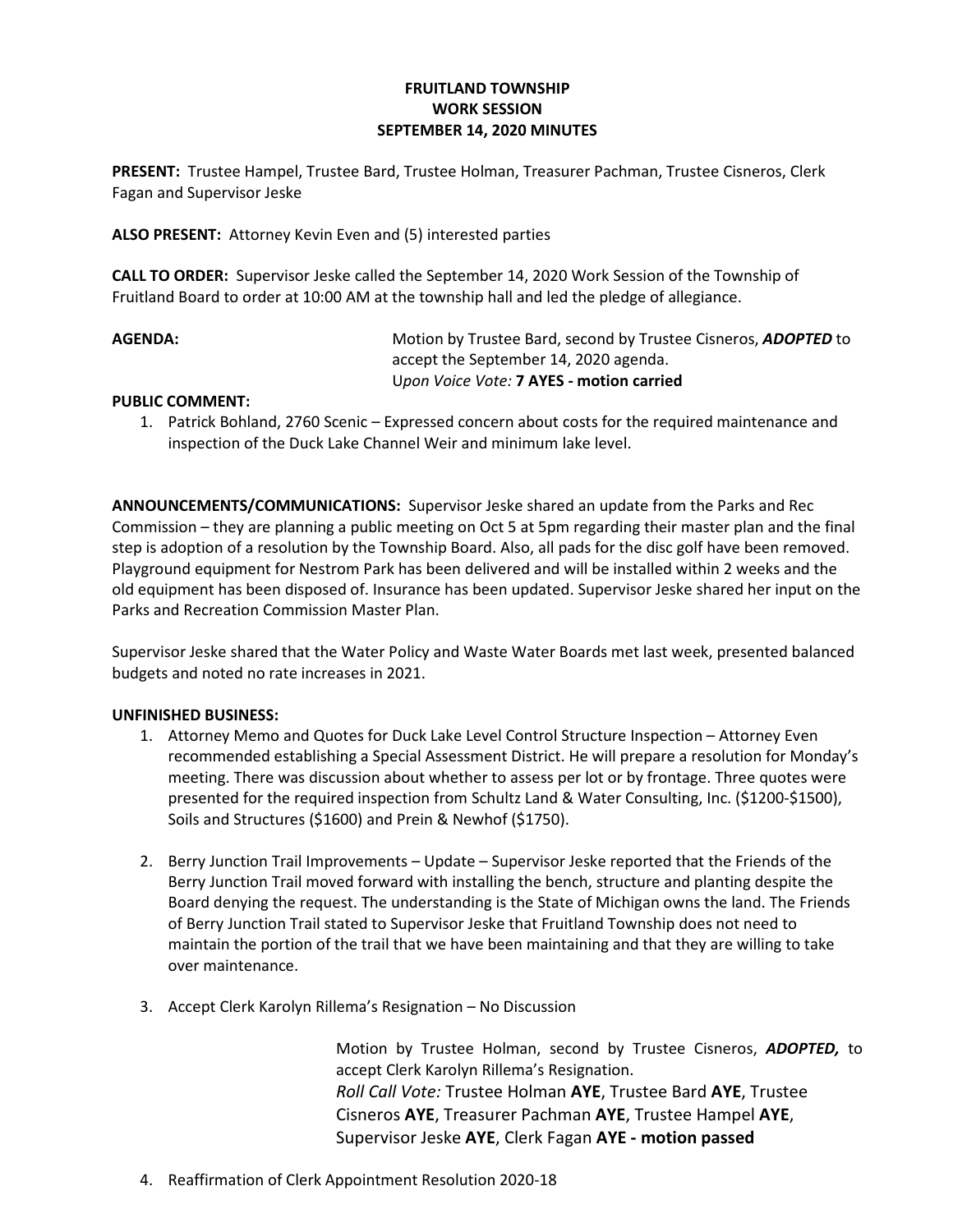## FRUITLAND TOWNSHIP SEPTEMBER 14, 2020 WORK SESSION MINUTES

Motion by Trustee Cisneros, second by Trustee Hampel, ADOPTED, Resolution 2020-18 Reaffirmation of Clerk Appointment of Breann Fagan. Roll Call Vote: Trustee Holman AYE, Trustee Bard NAY, Trustee Cisneros AYE, Treasurer Pachman AYE, Trustee Hampel AYE, Supervisor Jeske AYE, Clerk Fagan ABSTAIN - motion passed

#### NEW BUSINESS –

1. Monthly Meeting Room Request – Patricia J. Townsend – A letter was presented from Patricia J. Townsend requesting to use the Township Meeting Room for a "Grandmother's Group" that has been displaced from the library due to COVID-19. Discussion from Trustee Cisneros and Trustee Bard expressed concern that other groups have been denied in the past, and allowing this group to use the room will require us to allow all requests. There were also concerns of increased costs due to cleaning and staff responsibilities if the public is allowed to use the room. Trustee Hampel stated that she disagreed and believes the room should be open for residents.

> Motion by Trustee Cisneros, second by Trustee Bard, ADOPTED, to suspend for open floor comments from audience member Patricia Townsend. Upon Voice Vote: 7 AYES - motion carried

Patricia Townsend expressed that this would be a temporary arrangement for her educational group and that she is a resident of Fruitland Township. She explained that the library does not have an open room right now but will welcome them back once COVID-19 is over. More discussion from the Board reaffirmed that the Board cannot allow the meetings to happen in the Township Meeting Room.

> Motion by Trustee Holman, second by Trustee Cisneros, ADOPTED, to suspend from open floor comments. Upon Voice Vote: 7 AYES - motion carried

- 2. Stair Removal at McMillan Road End Discussion Supervisor Jeske presented a picture of the stairs at the end of McMillan Road. She suggested hiring a contractor to remove the fallen parts of the stairs and leave the current landing at the top that is still safe. Trustee Bard stated that the stairs were originally built as a community project by Howmet and wondered who is responsible. Attorney Even stated that the stairs are the responsibility of the Township because they are on Township Property and they are a liability issue. Supervisor Jeske added that there are some repairs necessary for the overhang at the Township Building and suggested hiring a contractor to take care of the stairs and the overhang at the same time. The Board agreed to remove the stairs and leave the very top landing and leave it to the new Board to decide if they want to rebuild stairs, and also agreed that Supervisor Jeske should start getting quotes from contractors for the stairs and the overhang.
- 3. Erosion measures requested at McMillan Road End Discussion Supervisor Jeske presented an email from Kurt Madsen requesting that Fruitland Township pay for intervention and repair for possible erosion at McMillan Road end. Attorney Even stated that the decision was up to the Board but we are not required to do anything. The Board determined to not repair but will give Mr. Madsen permission to include the property in his repairs if he wishes.

BOARD COMMENTS/DISCUSSION: Supervisor Jeske stated that there are 13 currently active Ordinance Enforcement violations. She also has received property and concerns complaints about the house at 1832 River Road (Mr. Henry's property). Supervisor Jeske announced the County Recycling Program has been canceled due to COVID and there are tires at the Ecology Station that need to be disposed of. The Board agreed to pay a small fee per tire to have the tires disposed of and also agreed that tires should no longer